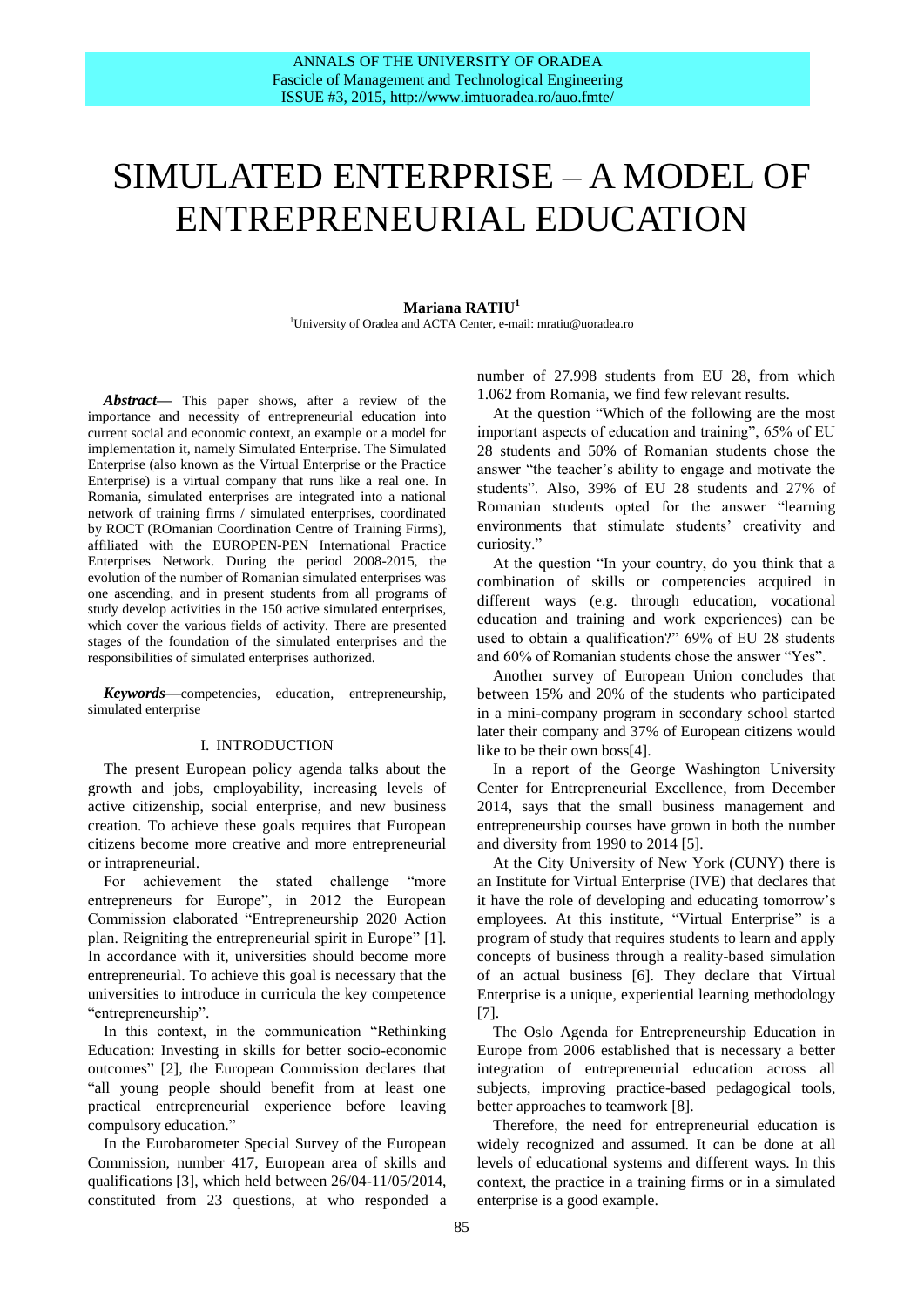# ANNALS OF THE UNIVERSITY OF ORADEA Fascicle of Management and Technological Engineering ISSUE #3, 2015, http://www.imtuoradea.ro/auo.fmte/

# II.ABOUT SIMULATED ENTERPRISES

The Simulated Enterprise (also known as the Virtual Enterprise or the Practice Enterprise) is a virtual company that runs like a real one.

The Simulated Enterprise is an interactive learning method aimed at developing entrepreneurship by integration and interdisciplinary application of the knowledge that provide conditions for the practical deepening of the skills acquired by students in training. The purpose of this teaching method is business skills development of students by simulating the processes and activities that occur in a real company and its relationships with other companies and institutions.

Simulated enterprise facilitates learning and developing the necessary legal and economic knowledge in a real company, creating skills and competencies that can be applied in all economic and all positions within a company.

The overall objective of learning through simulated enterprise is to develop entrepreneurship by:

- *1) familiarizing students with specific activities of a real company*
- *2) simulation of business processes specific real business environment*
- *3) improving business language*
- *4) providing knowledge and factual information about the mechanisms of the market economy, the importance of education in achieving career and impact on young people's future economy*
- *5) encouraging competitive spirit, quality, and responsibility*
- *6) skills development, skills and attitudes necessary for a dynamic entrepreneur.*

The practice in a Simulated Enterprise develops competencies like:

- *1) entrepreneurship*
- *2) administration*
- *3) personnel management*
- *4) marketing and sales*
- *5) accountancy*
- *6) computer-based skills.*

The entrepreneurial competencies developed through practice in a Simulated Enterprise are:

- *1) creativity*
- *2) competitiveness*
- *3) critical thinking*
- *4) analytical thinking*
- *5) problem solving*
- *6) decision-making*
- *7) accountability*
- *8) teamwork*
- *9) initiative*
- *10) adaptability*
- *11) perseverance*
- *12) self-organization and self-evaluation of individual resources*

## 13) *flexibility.*

# III. ABOUT ROCT AND EUROPEN

In Romania simulated enterprise are integrated into a national network of training firms / simulated enterprises, coordinated by ROCT (ROmanian Coordination Centre of Training Firms). ROCT ensure all activities that simulate the real external environment of an enterprise.

ROCT is a unique structure at the national level, affiliated with the EUROPEN-PEN International Practice Enterprises Network.

EUROPEN-PEN International (PEN) is a not-forprofit association that administrates the worldwide practice enterprises network. It supports a worldwide network of over 7,500 Practice Enterprises in schools, colleges, universities, vocational training institutions, companies and training centers in over 40 countries around the world, providing a unique approach to business skills training to more than 200,000 trainees each year [9].

## IV. ABOUT ROMANIAN SIMULATED **ENTERPRISES**

In Romania, the first training firms were registered at ROCT in the school year 2001-2002 and the first simulated enterprises in the university year 2008-2009.

Training firms are created by students from high schools and colleges and in simulated enterprise activities are carried by students in universities.

At the end of October 2015, were registered at ROCT 5,533 training firms and 258 simulated enterprises, of which 150 are active, and 108 are inactive [10].

Next figure represented the evolution of the number of simulated enterprises at the end of the university years during the period 2008-2015.



University year

Fig. 1. The evolution of the number of Romanian simulated enterprises at the end of the university years

The majority of these simulated enterprises were created in projects funded by European Social Fund through Sectoral Operational Programme Human Resources Development 2007-2013, Priority Axis 2 -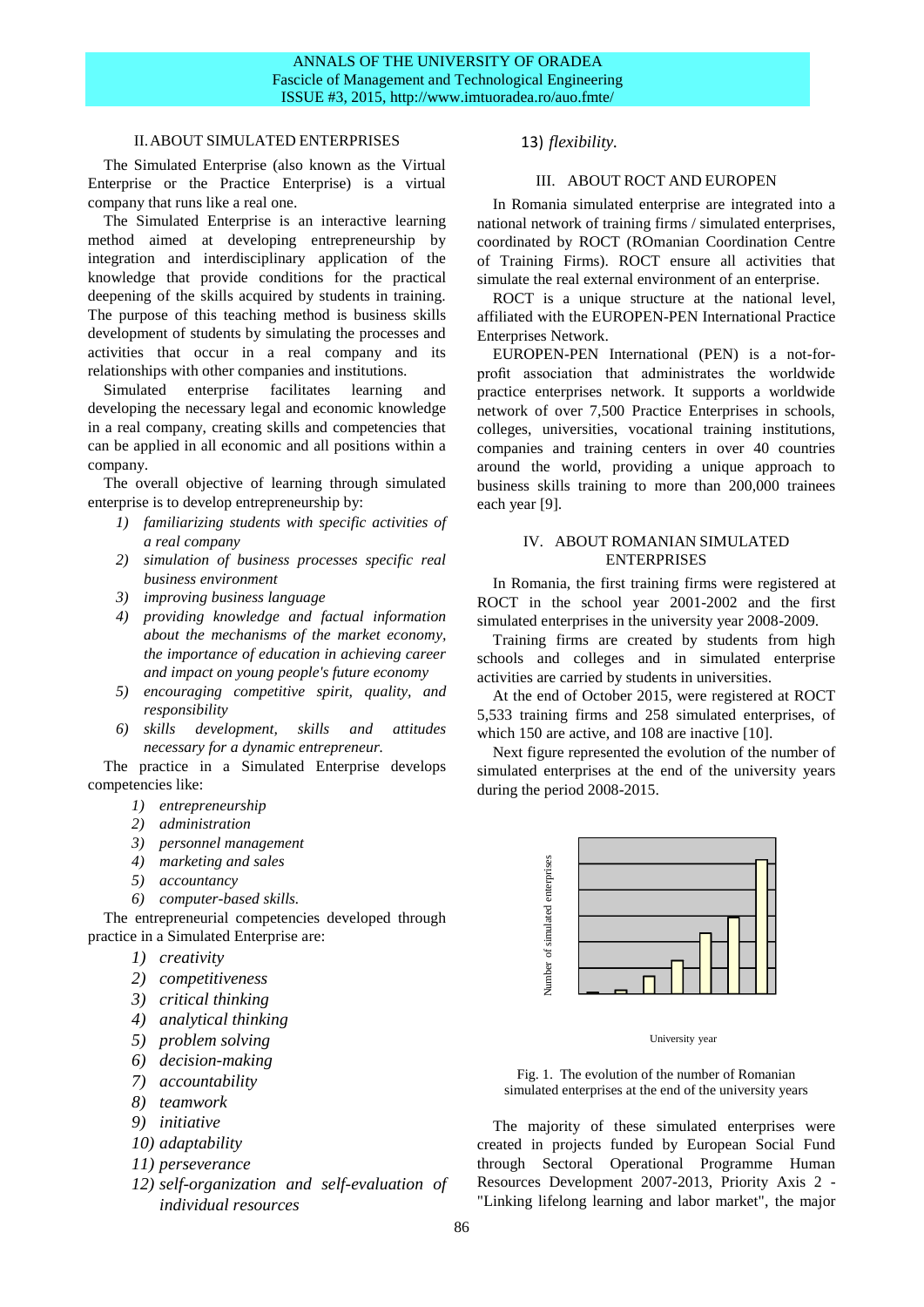# ANNALS OF THE UNIVERSITY OF ORADEA Fascicle of Management and Technological Engineering ISSUE #3, 2015, http://www.imtuoradea.ro/auo.fmte/

areas of intervention - "The transition from school to work". The overall objective of this priority axis was to facilitate access to education, employability and increase the level of education and training of human resources through an approach of "lifelong life "in the context of knowledge-based society.

Initially, the activity of the simulated enterprises were in the area of economic and financial services and trade.

Currently, the 150 active simulated enterprises cover various fields of activities:

- *1) 62 - consulting services in the fields of management, marketing, economics and business administration, accounting and auditing, public relations and communication*
- *2) 25 - manufacture and maintenance of computers, electric and electronic appliances, software production, construction materials, textiles and stationery, agricultural activities, production of food and beverages*
- *3) 24 - trade of electrical and electronic machinery and equipment, textiles, auto parts and accessories, building materials, wood products and ceramics, chemicals, cosmetics, food*
- *4) 14 - medical support services, including dentistry*
- *5) 10- IT services and consulting, media*
- *6) 9 - tourism services, hotels, and restaurants*
- *7) 2 – road and cargo transport*
- *8) 2 - R & D in engineering, scientific and technological activities*
- *9) 2 - translation and publishing activities.*

Analyzing the data above, we can say that currently, students from all fields of study founded simulated enterprise and conduct activities within them. The largest weight remained consultancy in the economic and financial field, but there are companies that offer services in many other areas. There are also many companies who carry out production or trade in many economic fields and occur companies who carry out research and development, scientific and technological activities.

#### V.ESTABLISHMENT AND OPERATION OF THE SIMULATED ENTERPRISES

*1)Preliminary stage for the foundation of the simulated enterprise*

- *a) A collection of information by students from the qualified institutions on a firm foundation: Trade Registry; Banks; Notary; Territorial labor inspectorate; Health Insurance House; Pension Fund; and so on.*
- *b) The debate in the group of students based on the information collected. These debates have the following objectives:*
- *i. the choice of company name*
- *ii. choosing simulated company logo*
- *iii. the choice of legal form*
- *iv. the choice of business*
- *v. establishing capital*
- *vi. -nomination associates*
- *vii. -preparing documents as required ROCT constitution.*
- *2) Stage of foundation of the simulated enterprise*
	- *a) Reservation request of the enterprise name*
	- *b) Preparing documents for setting up*
		- *i. application for registration and authorization of*
		- *ii. constitutive act of the simulated enterprise*
		- *iii. own statements*
		- *iv. declaration on the functioning authorization*
		- *v. proof headquarters - rental agreement*
		- *vi. request for issuing fiscal record*
		- *vii. request account opening*
		- *viii. sheet signatories*
		- *ix. payment sheet at the social capital*
		- *x. the power of attorney for filing capital*
		- *xi. registration form in the database ROCT*
	- *c) Sending the scanned and archived documents at ROCT*
	- *d) Creating an account for the new simulated enterprise on the site www.roct.ro.*
- *3)Responsibilities of simulated enterprises authorized*
	- *a. regular consultations www.roct.ro site*
	- *b. ROCT Central Notification of any legal changes occurred in the simulated company*
	- *c. transmission to ROCT monthly payment instruments archived on banca.virtuala@roct.ro address*
	- *d. achieve at least a national economic transactions per month*
	- *e. contacting, at least, three simulated companies abroad during an academic year and the achievement of international economic transactions with them*
	- f. *compliance procedures for enrollment in national and international fairs as specified ROCT.*

# VI. CONCLUSION

The students and young people who benefit from entrepreneurial education, in special who work in a training firms or simulate enterprise, develop a new attitude, a lot of business knowledge and entrepreneurial competencies like creativity, initiative, perseverance, adaptability, flexibility, responsibility, teamwork. That means an entrepreneurial mindset that helps them to transform the ideas into action and to become a good entrepreneur or intrapreneur. It will contribute to the increasing levels of active citizenship and employability, more jobs, and, finally, to a sustainable economic and social growth. In this context, we can say that Simulate Enterprise is a real model of entrepreneurial education.

## ACKNOWLEDGMENT

This paper was supported by the project Ersamus+2014-1-ES01-KA201-004463 – Teacher 2020